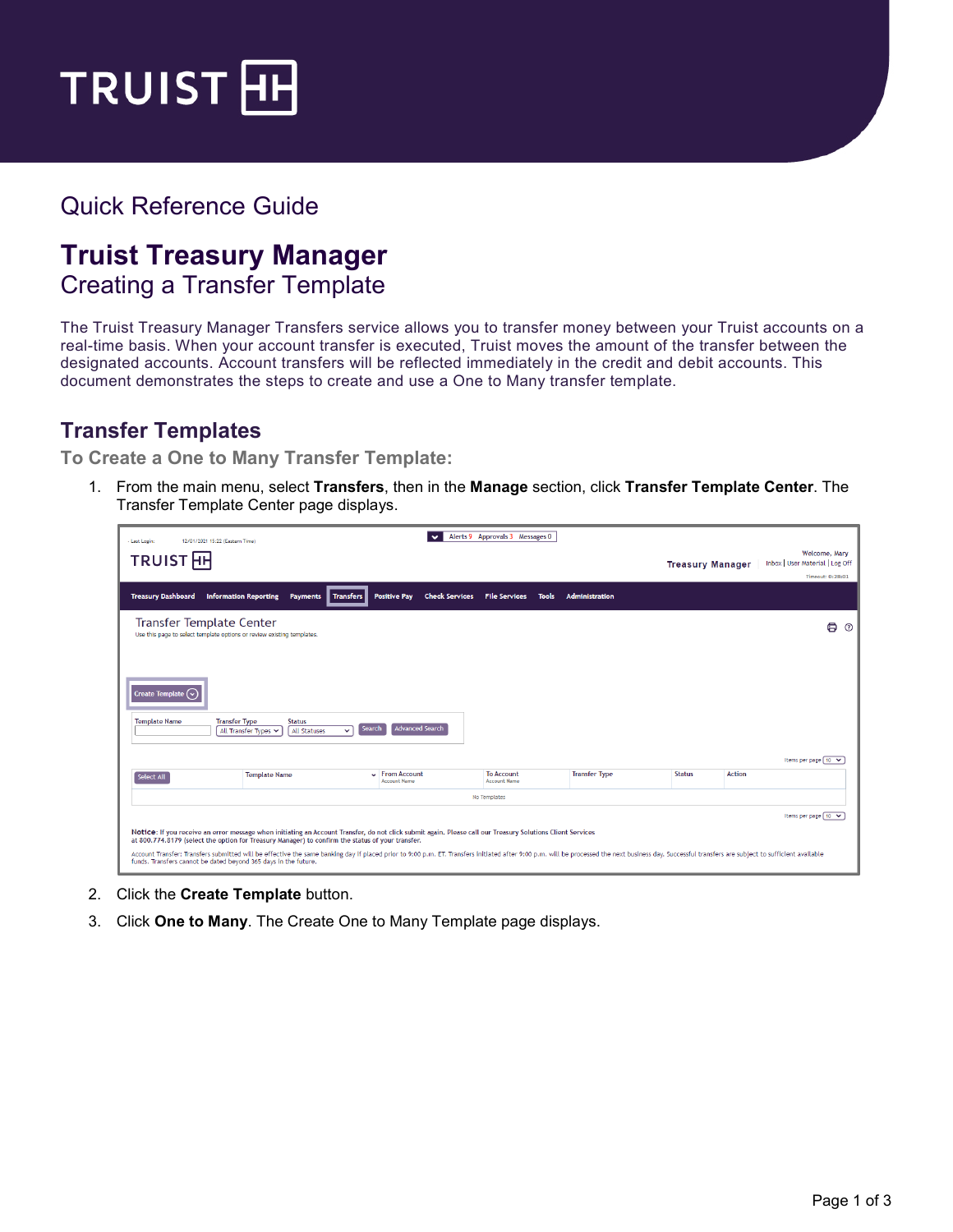| Create One to Many Template<br>Define template criteria from one account to multiple accounts. |                                                                                         |        |  |  |  |
|------------------------------------------------------------------------------------------------|-----------------------------------------------------------------------------------------|--------|--|--|--|
|                                                                                                |                                                                                         |        |  |  |  |
|                                                                                                |                                                                                         |        |  |  |  |
|                                                                                                | * Required                                                                              |        |  |  |  |
| <b>Template Information</b>                                                                    |                                                                                         |        |  |  |  |
| Template Name *                                                                                |                                                                                         |        |  |  |  |
| <b>Transfer Type</b>                                                                           | One to Many                                                                             |        |  |  |  |
| Transfer From *                                                                                | Acct Number - Acct Nickname - Balance<br>1234567891234 - ABC123 Company<br>$\checkmark$ |        |  |  |  |
| <b>Limit Amount</b>                                                                            |                                                                                         |        |  |  |  |
| Options                                                                                        | Activate template for use                                                               |        |  |  |  |
|                                                                                                | Allow amount to be changed                                                              |        |  |  |  |
|                                                                                                | Allow memo text to be changed<br>Add memo information                                   |        |  |  |  |
|                                                                                                |                                                                                         |        |  |  |  |
| <b>Transfer To</b>                                                                             |                                                                                         |        |  |  |  |
| <b>Select Accounts</b>                                                                         |                                                                                         |        |  |  |  |
|                                                                                                |                                                                                         |        |  |  |  |
| <b>Account Name</b>                                                                            | <b>Account Number</b>                                                                   | Amount |  |  |  |
|                                                                                                | No Accounts Selected                                                                    |        |  |  |  |
| <b>Cancel</b>                                                                                  |                                                                                         |        |  |  |  |

- 4. Enter the desired information into the **Template Name** field for example, "**Weekly Payroll Transfer**".
- 5. Select the **Transfer From** account.
- 6. Enter the desired information into the **Limit Amount** field, for example, "100000".
- 7. Select the desired options. The **Activate template for use** checkbox is selected by default.
- 8. Click the **Select Accounts** button. The **Account List** popup displays.
- 9. Select the checkbox for the desired account, then click the **Done** button.

|             | <b>Transfer To</b>     |        |                       |                       |
|-------------|------------------------|--------|-----------------------|-----------------------|
|             | Select Accounts        |        |                       |                       |
|             | <b>Account List</b>    |        |                       | $\boldsymbol{\times}$ |
|             |                        |        |                       | Help                  |
|             |                        |        |                       | Items per page [      |
| Select      | <b>Account Name</b>    | $\sim$ | <b>Account Number</b> | <b>Balance</b>        |
| □           | abc123 Company 2       |        | 2234567891234         | \$0.00                |
| □           | ABC123 Company Payroll |        | 3334567891234         | \$0.00                |
| <b>Done</b> | Cancel                 |        |                       | Items per page [      |
|             |                        |        |                       |                       |
|             |                        |        |                       | Þ                     |